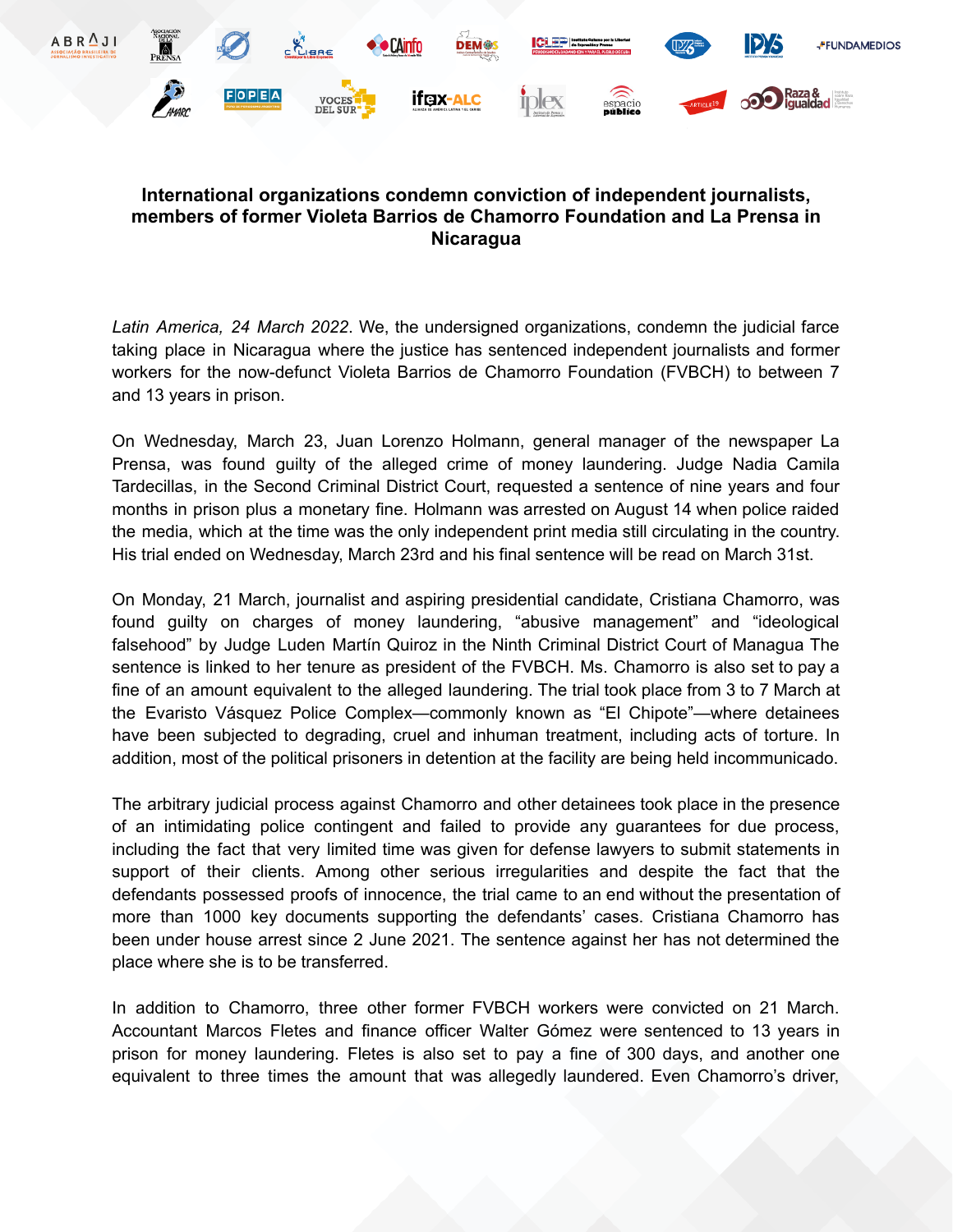

Pedro Vásquez, was sentenced to 7 years in prison for being an "accomplice in the crime of money laundering".

The Nicaraguan justice system, in servitude to the authoritarian government, also sentenced Pedro Joaquín Chamorro, Cristiana Chamorro's 70-year-old brother and a director of the La Prensa newspaper, to nine years in prison on allegations of misappropriation of funds, "ideological falsehood" and "abusive management".

These spurious legal proceedings came on the heels of similar rulings in previous weeks wherein sports journalist Miguel Mendoza was sentenced to nine years in prison for expressing his opinions on social media, while political commentator Jaime Arellano and 100% Noticias television station founder and former presidential candidate Miguel Mora were both sentenced to 13 years in prison for "disseminating fake news" and conspiring to "undermine national integrity".

We, the undersigned organizations, categorically denounce these rulings and others that have been issued against political prisoners detained by Daniel Ortega and Rosario Murillo's regime. We hold the Nicaraguan State responsible for the lives and safety of all prisoners of conscience. We call for their immediate release and an end to the criminalization of their activities, as well as the reversal of all rulings that have been issued against them for merely exercising their right to freedom of expression.

In addition, we call on the international community and regional governments to strongly condemn the systematic violations of human rights taking place in Nicaragua and implement all measures at their disposal to ensure the release of Nicaraguan prisoners of conscience.

Finally, we join in the call for the United Nations Human Rights Council to, in its resolutions regarding Nicaragua, adopt a sound, independent and impartial international mechanism for exhaustively investigating and documenting the serious human rights violations that have taken place in the country since April 2018, in order to provide a foundation for accountability and punishment of all those responsible for the abuses. The rights violations that have been perpetrated include serious infringements on press freedom and the rights to freedom of association and freedom of expression.

## **Signatories**,

AMARC-ALC Articulo 19 Asociación Brasileña de Periodismo Investigativo - Abraji Asociación Nacional de la Prensa Bolivia -ANP Asociación de Periodistas de El Salvador - APES Comité por la Libre Expresión - C-Libre Centro de Archivos y Acceso a la Información - CAinfo Espacio Público